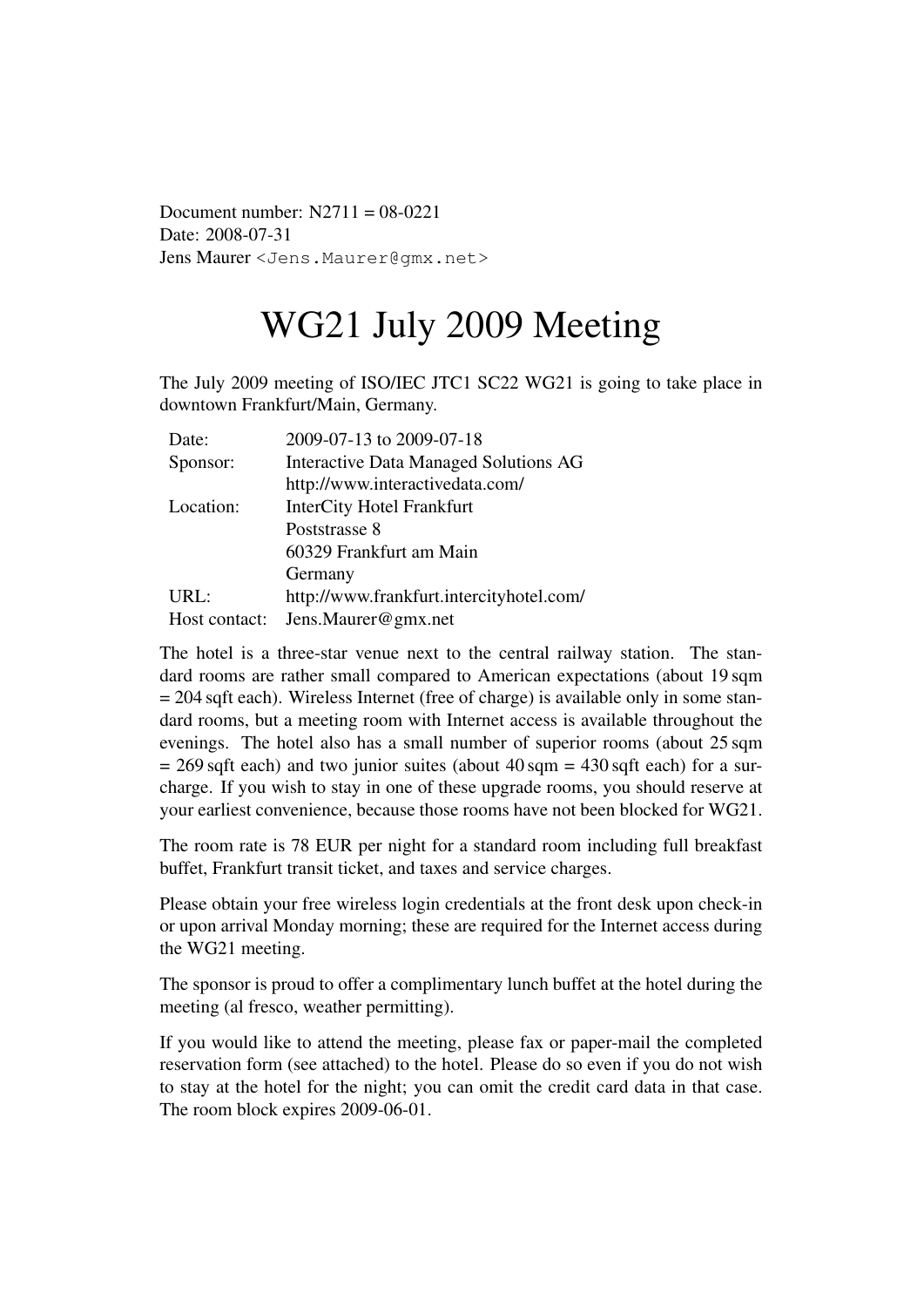### Surroundings

The hotel is adjacent to Frankfurt's central railway station, with excellent public transportation to all areas of Frankfurt and to the rest of Germany.

Restaurants are available both in walking distance and a short subway ride away.

Convenience facilities (pharmacy, fast food, newsstand etc.) are available at the central railway station and its underground walkways / shopping mall.

### **Transport**

The nearest international airport is Frankfurt (code: FRA), with non-stop flights from most major airports abroad.

Taxis are available at the airport outside the arrivals hall of either terminal building (travel time: approx. 15 min, about 30 EUR).

Local trains ("S-Bahn") run from the airport's regional railway station (below the arrivals level of terminal 1) to Frankfurt central station every 15 minutes from 4:30 am to 1:30 am (travel time: 12 min, fare: currently 3.60 EUR). Purchase a ticket from a vending machine before boarding the train!

Due to the downtown location of the meeting, it is inadvisable to rent a car.

### Tourist Visit

A full-day tourist visit of the city of Frankfurt is planned for the Sunday before the meeting, and (depending on interest) a visit of other sights on the Saturday before the meeting. If you (and/or anyone accompanying you on the trip) wish to join one or both of the visits, please send an e-mail to Jens.Maurer@gmx.net .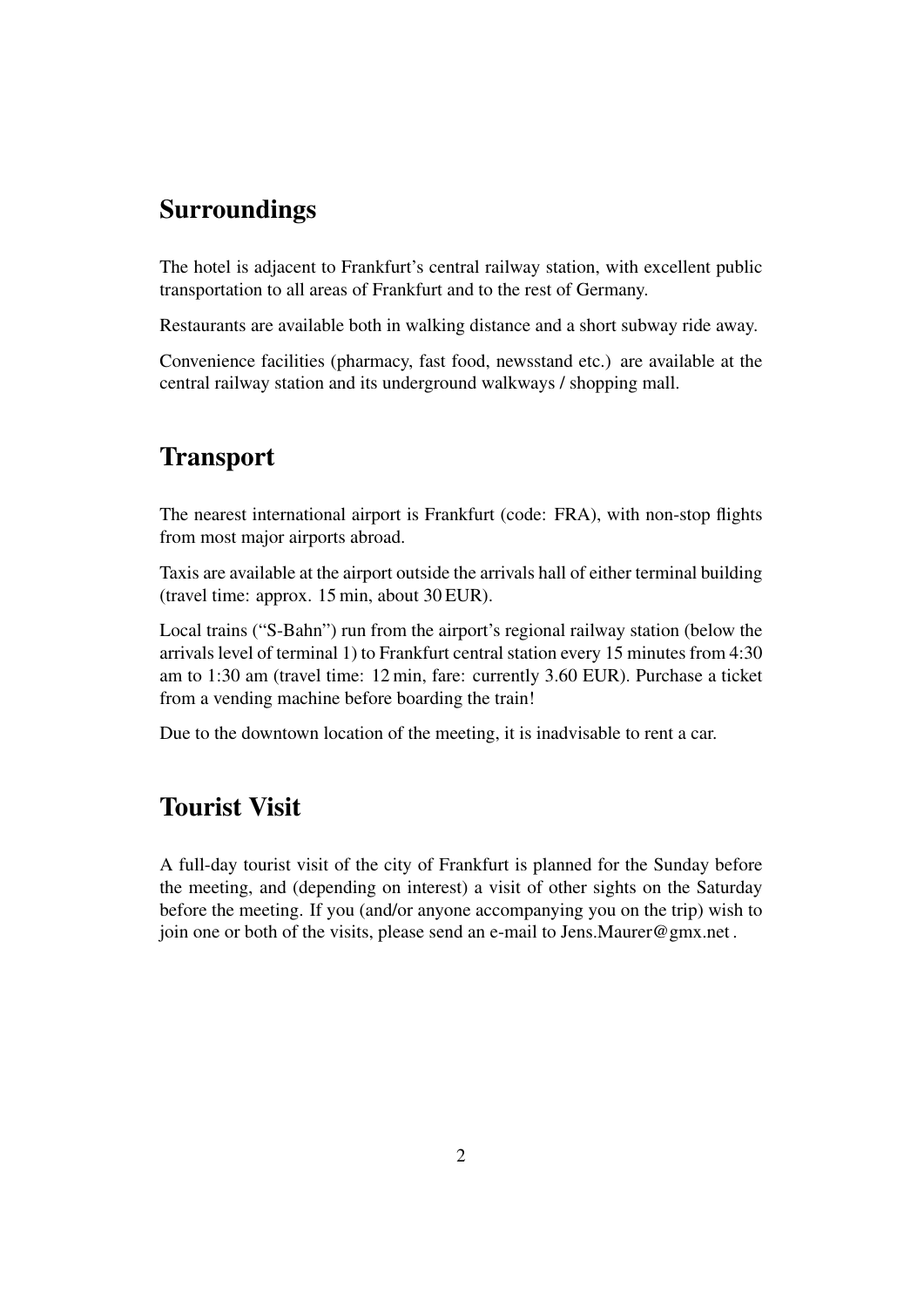### Reservation Request Meeting of ISO/IEC JTC1 SC22 WG21 — 2009-07-13 to -18

Please fill out this form in PRINTED all-caps letters (digits, spaces, and punctuation marks are ok, too) and send it via fax to the reservation fax +49 69 37003-333, even if you do not wish to reserve a room. Please use ISO 8601 format (YYYY-MM-DD) for dates. Please mark your choices with an  $X$  in the  $\Box$  spaces provided.

| Name:                                                                                                        |                                            |                             |                                                                                                                        |                 |                |  |
|--------------------------------------------------------------------------------------------------------------|--------------------------------------------|-----------------------------|------------------------------------------------------------------------------------------------------------------------|-----------------|----------------|--|
| <b>Mailing Address:</b><br>if different,<br><b>Billing Address:</b><br>to receive a<br>confirmation          |                                            |                             |                                                                                                                        |                 |                |  |
|                                                                                                              | Arrival:                                   | Date:                       |                                                                                                                        | Time:           |                |  |
| Departure:                                                                                                   | Check-in: 14:00 hrs, check-out: 12:00 hrs. |                             |                                                                                                                        |                 |                |  |
|                                                                                                              |                                            |                             |                                                                                                                        | from 2009-07-10 | earlier        |  |
|                                                                                                              |                                            |                             | non-smoking standard room (one Queen bed), per night                                                                   | <b>78 EUR</b>   | <b>93 EUR</b>  |  |
|                                                                                                              |                                            |                             | non-smoking superior room (one Queen bed) incl. free minibar, per night                                                | <b>93 EUR</b>   | <b>108 EUR</b> |  |
|                                                                                                              |                                            |                             | non-smoking junior suite (one Queen bed) incl. free minibar, per night                                                 | 153 EUR         | <b>153 EUR</b> |  |
|                                                                                                              | double occupancy                           |                             |                                                                                                                        | $+14$ EUR       |                |  |
| two smaller beds (standard and superior rooms only)                                                          |                                            |                             |                                                                                                                        |                 |                |  |
|                                                                                                              | vegetarian                                 |                             |                                                                                                                        |                 |                |  |
|                                                                                                              |                                            |                             | joining the WG21 meeting (indicate below if joining part-time only)                                                    |                 |                |  |
|                                                                                                              |                                            |                             | The rates include full buffet breakfast, free use of local public transit in Frankfurt, and taxes and service charges. |                 |                |  |
|                                                                                                              |                                            |                             | Parking, laundry, etc. incur additional charges. The room is guaranteed for late arrival. Room amenities include       |                 |                |  |
|                                                                                                              |                                            |                             | air conditioning and TV; superior rooms and junior suites feature free wireless Internet. A limited number of non-     |                 |                |  |
| smoking standard rooms has been reserved for WG21; other room types (including smoking rooms) are subject to |                                            |                             |                                                                                                                        |                 |                |  |
| availability. Different rates and availabilities may apply to reservations received after 2009-06-01.        |                                            |                             |                                                                                                                        |                 |                |  |
|                                                                                                              | <b>Credit Card:</b>                        | <b>Visa</b><br>$\mathsf{L}$ | American Express<br>    MasterCard                                                                                     | Diners          |                |  |
|                                                                                                              |                                            | Number:                     |                                                                                                                        |                 |                |  |
|                                                                                                              |                                            |                             | Cancellations are free of charge until four weeks prior to arrival. Later cancellations are charged at 80% of the      |                 |                |  |
|                                                                                                              |                                            |                             | total amount due for the stay. To avoid misunderstandings, please cancel by fax or postal letter only.                 |                 |                |  |
|                                                                                                              |                                            |                             |                                                                                                                        |                 |                |  |
|                                                                                                              |                                            |                             | Unless specified otherwise above, the attached General Terms and Conditions apply. I consent to electro-               |                 |                |  |
|                                                                                                              |                                            |                             | nic processing of the personal data given above for purposes related to the meeting and my stay. I further             |                 |                |  |
|                                                                                                              |                                            |                             | consent to publication of my name and affiliation on attendee lists and similar organizational material.               |                 |                |  |

Signature: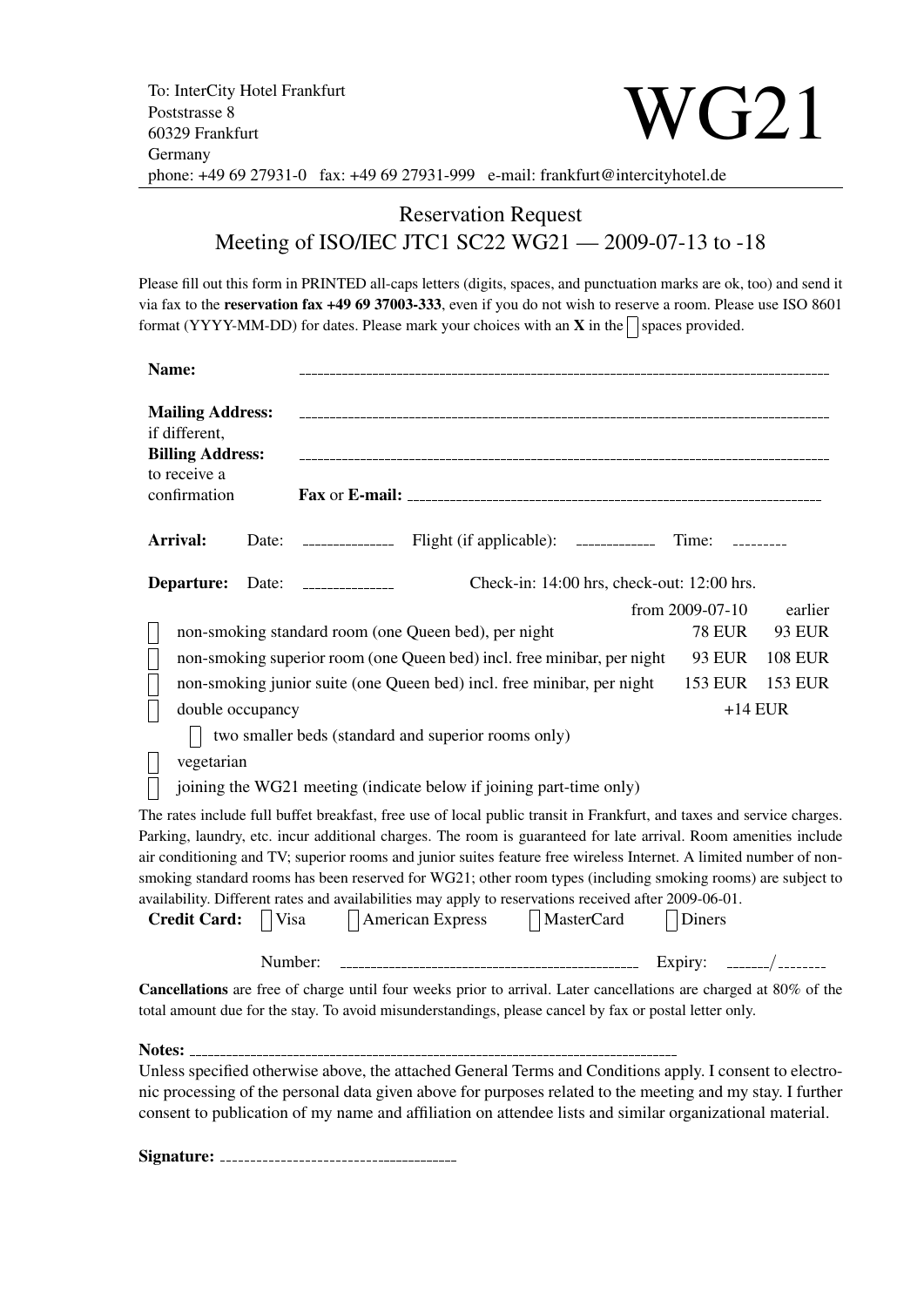## **STEIGENBERGER**

**HOTELS & RESORTS** 

#### General Terms and Conditions of the Hotel Acommodation Contract

#### **I. Scope**

- 1. These General Terms and Conditions apply for the Hotel Accommodation Contract as well as all other services and supplies rendered to the Guests by the Hotel.
- 2. Deviating terms, also to the extent included in the General Terms and Conditions of the Guest or the Ordering Party, shall not apply unless expressly approved by the Hotel in writing.

#### **II. Conclusion of the Contract**

- 1. Upon the Guest's request for reservation, a hotel accommodation contract is brought about by the Hotel's corresponding confirmation of the reservation (hereinafter referred to as "Contract").
- 2. Contractual partners are the Hotel and the Guest. If a third party has made the reservation on behalf of the Guest, this party shall be liable vis-à-vis the Hotel jointly and severally with the Guest for all obligations resulting IV. from the Contract if the Hotel is in possession of a corresponding declaration given by the Ordering Party. Independent therefrom, any Ordering Party is obliged to pass on all booking-related information to the Guest, in particular the present General Terms and Conditions.
- 3. Sub- and re-leasing of rooms let as well as their usage for purposes other than accommodation require the prior written consent of the Hotel.

#### **III. Services, Prices, Payment**

- 1. The Hotel is obliged to have the booked rooms available according to the present General Terms and to fulfil the services agreed.
- 2. The Guest is obliged to pay the prices applying to or agreed on for the provision of accommodation and additional services he / she has made use of. This also applies to services and expenses of the Hotel vis-à-vis third parties incurred for performances rendered upon the Guest's request.
- 3. The prices agreed include the applicable statutory Value Added Tax. In case the period between the conclusion and performance of the Contract exceeds four months, and if the prices usually charged by the Hotel for such services have increased in the meantime, the Hotel may increase the contractually agreed price accordingly, but, by no more than 10% maximum.
- 4. The prices may be also changed by the Hotel if the Guest subsequently wants to change the number of the booked rooms, the service of the Hotel or the duration of the Guests' stay and the Hotel gives its consent thereto.
- 5. Upon receipt, invoices issued by the Hotel shall become payable immediately without deduction. The Guest shall be in default at the latest upon failure to pay within 30 days after the due date and receipt of an invoice. This shall apply vis-á-vis a Guest who is consumer only if these consequences were specified in the invoice.

In the case of default of payment, the Hotel is entitled to charge consumers interests in the amount of 5% above the base rate. For business transactions, the default interest rate is 8% above the base rate. The right for the Hotel to prove a higher damage is reserved.

For each reminder sent after default occurs, the Hotel may charge a reminder fee of  $\epsilon$  5.00.

- 6. The Hotel is entitled to request, on the conclusion of the Contract or later, a reasonable advance payment or security. The amount of the advance payment and its due date may be agreed in the Contract in writing. Moreover, the Hotel is entitled to call and declare as due claims accruing during the Guest's stay by issuing an interim invoice and requesting immediate payment.
- 7. The Guest shall be entitled to a set-off or a reduction as against a claim of the Hotel with only undisputed or unappealable legally binding claims.

#### **IV. Revocation by the Guest, Cancellation**

- 1. The Hotel grants to the Guest the right to revoke the Contract at any time. In this respect, the following provisions shall apply:
- a) If a Guest revokes the booking, the Hotel is entitled to reasonable compensation.
- b) It is at the Hotel's discretion to claim from the Guest a lump-sum revocation compensation instead of a specifically calculated compensation. The lump sum to be paid in cases of revocation is 80% of the contractually agreed price for overnight accommodation with or without breakfast, 70% of the contractually agreed price for overnight accommodation with half-board and 60% of the contractually agreed price for overnight accommodation with room and full board arrangements. The Guest is free to prove that the Hotel did not suffer any damage, or that the damage incurred to the Hotel amounts to less than the lump-sum revocation compensation claimed.
- c) If the Hotel calculates the damage specifically, the amount of such reasonable damage may total as a maximum the contractually agreed price for the services to be rendered by the Hotel, less the value of the expenses saved by the Hotel as well as the amount accruing to the Hotel from the latter's performance for any other contractual partners.
- 2. The above provisions on the compensation shall apply analogously if the Guest does not make use of the booked room or the booked services and fails to notify this fact to the Hotel in due time.
- 3. If the Hotel has granted to the Guest an option to withdraw from the Contract within a certain period without any further legal consequences, the Hotel shall not be entitled to compensation. For the question of whether the declaration of revocation is made in due time, the receipt thereof by the Hotel shall be decisive. The Guest must declare the revocation in writing.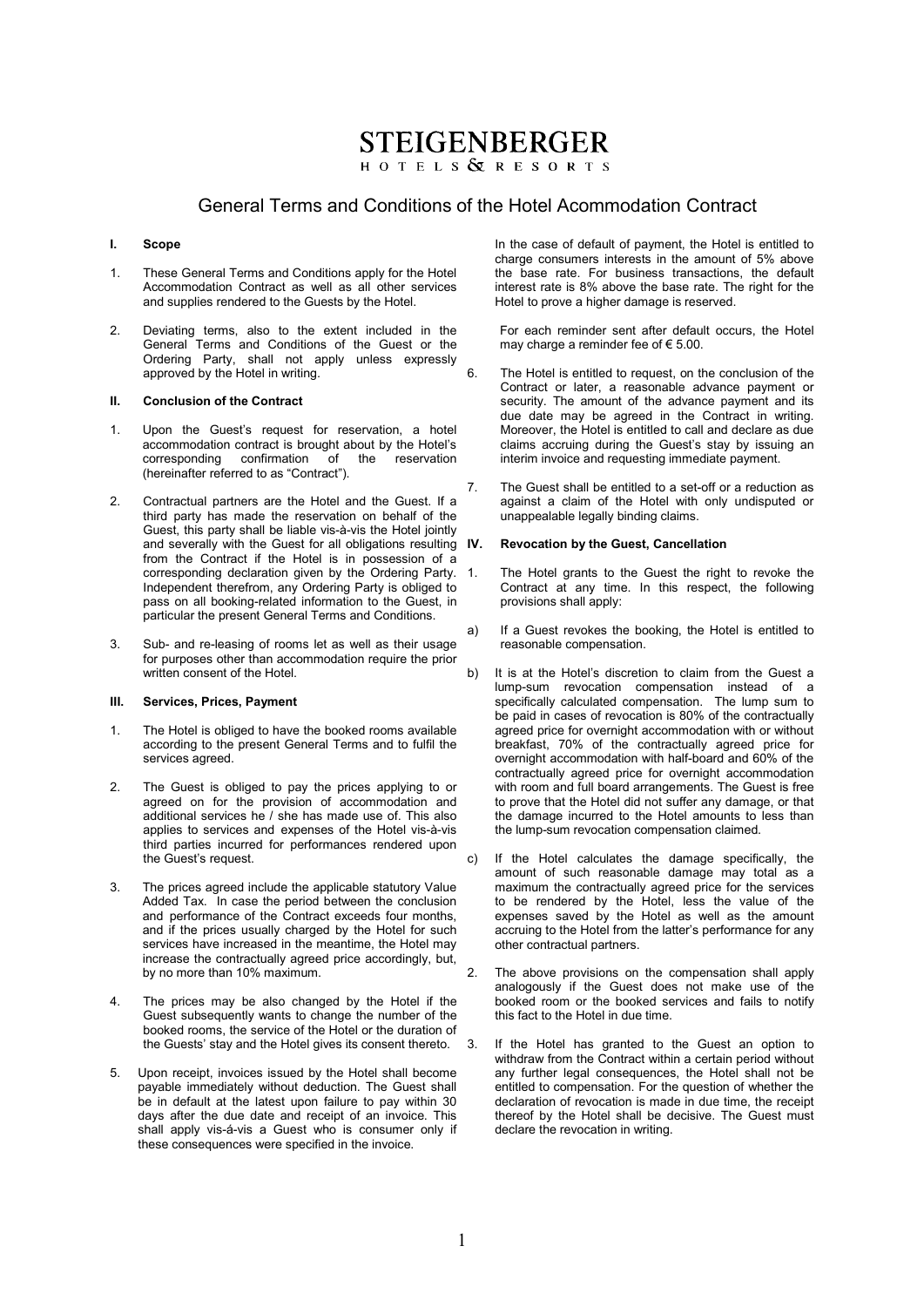#### **V. Revocation by the Hotel**

- 1. If a revocation right free of charge has been granted to the Guest according to clause IV para. 2, the Hotel shall likewise be entitled to revoke the Contract within the agreed period in the event of inquiries by other guests asked for the booked rooms and of failure of the Guest to finally confirm the booking after being requested to do so by the Hotel.
- 2. In case an advance payment or security agreed in clause III para. 6 is not performed within a period prescribed for this purpose, the Hotel is also entitled to revoke the Contract.
- 3. Moreover, the Hotel shall be entitled to extraordinary revocation of the Contract for good cause, in particular, if
	- force majeure, or other circumstances which do not fall under the scope of responsibility of the Hotel VII. make it impossible to perform the Contract;
	- misleading or incorrect statements of material facts have been used in booking rooms, for example, with respect to the person of the Guest, or the purpose;
	- the Hotel has justified reason to assume that in case the Guest makes use of the Hotel's services the smooth business operations, safety, or reputation of 2. the Hotel in the public may be impeded, without such matters being attributable to the Hotel's power of control or organisation;
	- an unauthorised sub-lease or further lease according to clause II para. 3 exists;
	- a case of clause VI para. 3 exists;
	- the Hotel has gained knowledge that the financial situation of the Guest has considerably worsened after conclusion of contract, in particular if the Guest does not pay for due claims of the Hotel or does not provide sufficient security and as a result payment claims of the Hotel appear to be endangered;
	- the Guest has filed an application for the opening of insolvency proceedings, made an affidavit according to Sec. 807 of the German Code of Civil Procedure, initiated extra-judicial proceedings for the settlement of debts or suspended its payments;
	- insolvency proceedings are opened on the assets of the Guest or the opening of the same is rejected for lack of assets or any other reasons.
- 4. The Hotel is obliged to inform the Guest of the exercising of the revocation right in writing without delay.
- 5. In the above cases of revocation the Guest is not entitled to compensation for damage.

#### **VI. Arrival and Departure**

- 1. The Guest is not entitled to the provision of certain specific rooms unless the Hotel has confirmed the provision of certain rooms in writing.
- 2. Booked rooms shall be at the Guest's disposal from 3.00 p.m. on the agreed date of arrival. The Guest shall not be entitled to an earlier provision.
- 3. Booked rooms shall be taken by the Guest on the agreed date of arrival by 6.00 p.m. at the latest. Unless a later time of arrival has expressly been agreed, the Hotel shall have the right to place, after 6.00 p.m., the booked rooms with other guests, without the contractual party being able to claim any compensation as a result thereof. In so far, the Hotel is entitled to revocation.
- 4. On the agreed date of departure, the rooms shall be vacated and at the Hotel's free disposal by 12.00 p.m. at the latest. Thereafter, the Hotel may charge, beyond the damage incurred to it thereby, the daily room rate for the additional use of the room until 6.00 p.m., and from 6.00 p.m. 100% of the full applicable price for board and lodging. The Guest is free to prove vis-à-vis the Hotel that no damage or a considerably lower damage has been incurred to the Hotel.

#### **Liability of the Hotel, Limitation**

- 1. If any interference with the performance of any obligation or if defects in the services of the Hotel occur, the Hotel will, on immediate complaint of the customer, endeavour to remedy the same. If the Guest fails culpably to notify a defect to the Hotel, this shall not result in a right to reduce the contractually agreed remuneration.
- The Hotel is liable for all damage arising from the injury to life and limb according to the statutory provisions.
- 3. The Hotel shall be liable for any other damage caused by slight negligence only if such damage results from the violation of a material contractual obligation or a cardinal duty in a way that endangers the purpose of the Contract. In these cases liability shall be limited to the damage typically foreseeable for such type of contract.
- 4. For any other damage the Hotel's liability shall moreover be limited to a maximum amount of  $\epsilon$  2,557,000.00 in case of damage to property and to a maximum amount of € 52.000.00 in the case of mere pecuniary loss, in each individual case of damage and in all cases of damage resulting from or in connection with the contractual performance. Such limitation and exclusion of liability shall not apply if the Hotel's legal representatives or executives are responsible for wilful intent or gross negligence.
- 5. The foregoing limitations of liability shall apply for any claims for damages, irrespective of their legal basis including claims arising from tort. Aforementioned limitations of liability shall also apply in cases of any claims for damages of a Guest against employees or vicarious agents of the Hotel. They do not apply in the cases of liability for a defect after a guarantee for the quality of an object or a work was given, or in cases of fraudulently concealed defects or injury to persons.
- 6. For objects brought in, the Hotel is liable vis-à-vis the Guest according to the statutory provisions, i.e. up to 100 times the room rate, but, for a maximum of  $\epsilon$  3,500.00. For valuables (cash, jewellery etc.), liability shall be limited to € 800.00. Cash and jewellery stored in the Hotel's safe shall be insured up to a maximum value of € 25.600.00. The Hotel recommends using this form of deposit. The liability claims lapse if the Guest does not immediately notify the Hotel of the loss, destruction or damage upon acquiring knowledge thereof.